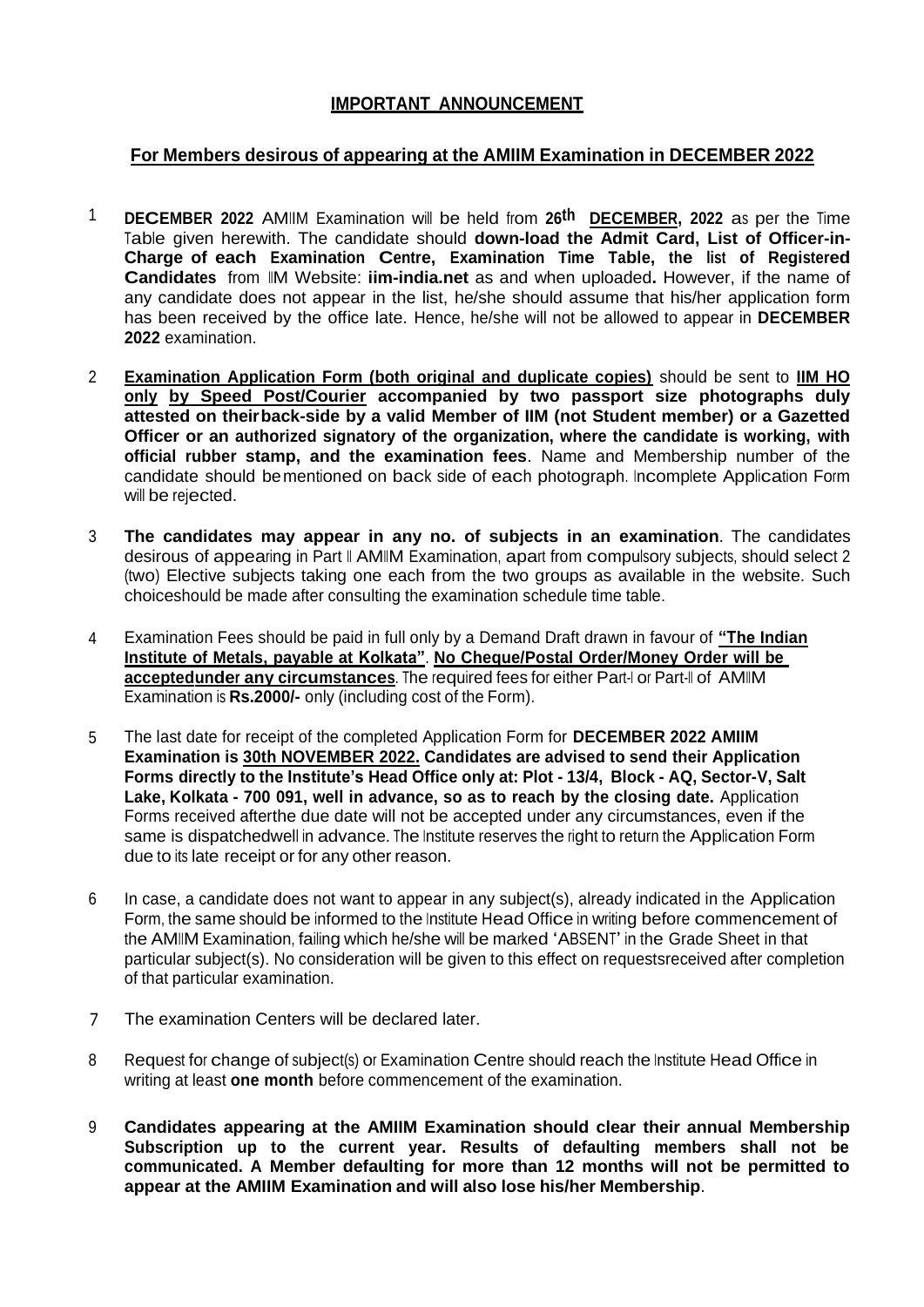- 10 The candidate is required to indicate his/her choice for the nearest examination centre once the examination centres are declared at which he/she will appear for the examination. However, The Controller of Examinations reserves the right for choice of allotment of centre to each candidate depending on availability of physical facilities at each centre.
- 11 Request for re-totalling of an assessed Answer Script on a subject in which he/she has appearedand could not become successful, may only be entertained within one month from the date of declaration of the results on payment of Rs.200/- per subject plus Rs.50/- as courier charges.
- 12 A successful candidate of AMIIM Part-II examination is required to appear at the Viva-Voce examination and submit a Technical Report based on his/her working experience and field of specialization, duly forwarded by his/her Employer and the Chapter Secretary. Finally the AMIIM pass Certificate will be issued to a candidate only on his/her satisfactory performance at theViva-Voce examination and approval of the Technical Report.
- 13 Performance Sheet/Grade Card will be issued to a candidate showing his/her grades only forthe subject(s) in which he/she appeared at the examination after the results of Part-I and Part-IIare declared. Any discrepancy noted in the Grade Sheet should be brought to the notice of theInstitute's Head Office, for which, fresh Grade Sheet may be issued if the discrepancy is established. The fees for a Consolidated Grade Sheet is Rs.200/- for each Part of examinationand the fees for a duplicate Grade Sheet is also Rs.200/- for each Part of examination. An additional amount of Rs.50/- should be sent along with the requisite amount as courier charges for sending the Grade Sheet.
- 14 The Admit Card, List of Officer-in-Charge of each Examination Centre, Examination Time Table,the list of Registered Candidates, the Results of each candidate appeared in the AMIIM Examinations would be available on the IIM Website [\(www.iim-india.net\)](http://www.iim-india.net/). Any candidate may access the admit card and online result with the help of his/her Membership Number.

Sd/- Prof P K Mitra

Date: 1 5 th June 2022 **Controller of Examinations**